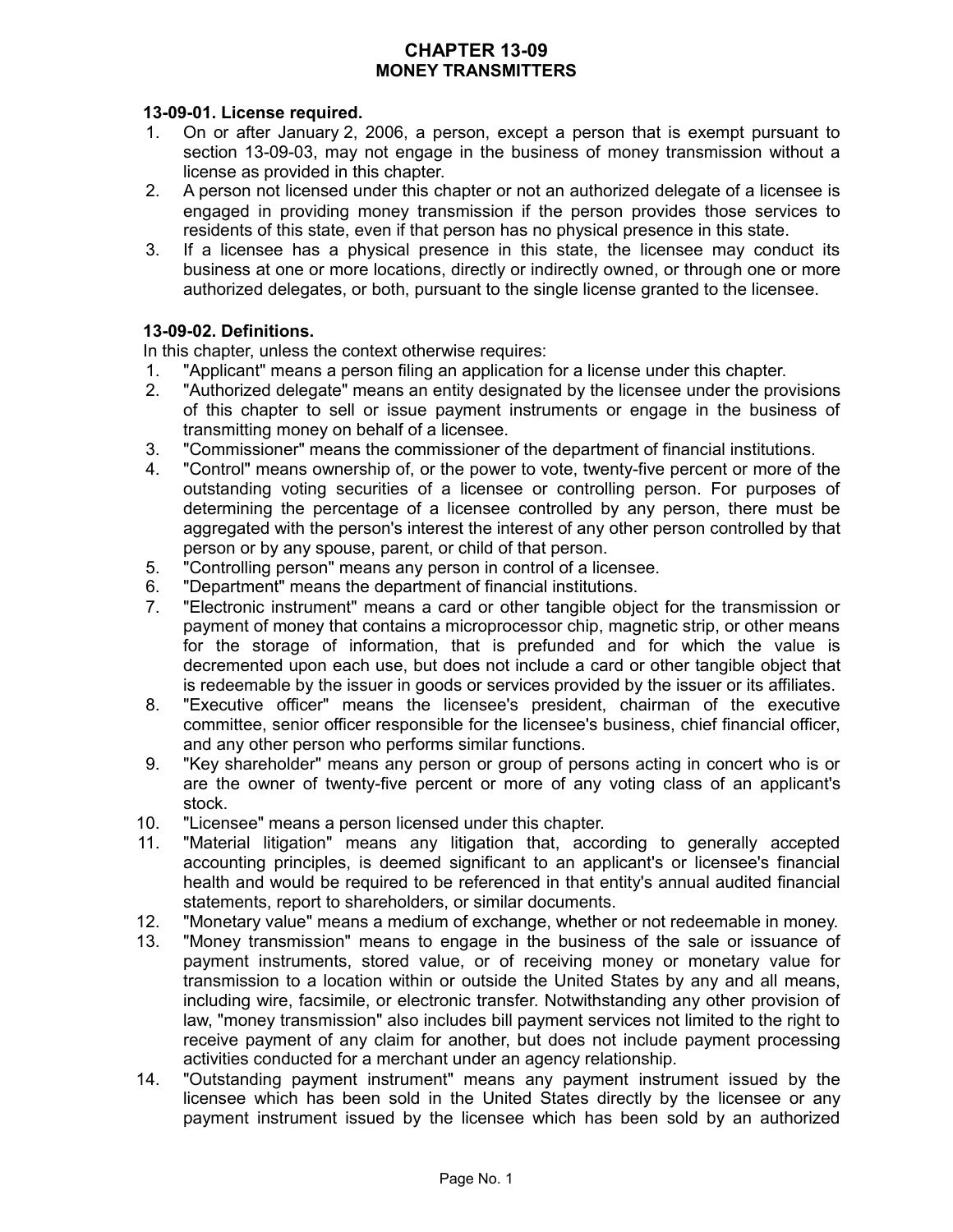delegate of the licensee in the United States, which has been reported to the licensee as having been sold, and which has not yet been paid by or for the licensee.

- 15. "Payment instrument" means any electronic or written check, draft, money order, traveler's check, or other electronic or written instrument or order for the transmission or payment of money, sold or issued to one or more persons, whether or not such instrument is negotiable. The term "payment instrument" does not include any credit card voucher, any letter of credit, or any instrument that is redeemable by the issuer in goods or services.
- 16. "Permissible investments" means:
	- a. Cash;
	- b. Certificates of deposit or other debt obligations of a financial institution, either domestic or foreign;
	- c. Bills of exchange or time drafts drawn on and accepted by a commercial bank, otherwise known as bankers' acceptances, which are eligible for purchase by member banks of the federal reserve system;
	- d. Any investment bearing a rating of one of the three highest grades as defined by a nationally recognized organization that rates such securities;
	- e. Investment securities that are obligations of the United States, its agencies or instrumentalities, or obligations that are guaranteed fully as to principal and interest of the United States, or any obligations of any state, municipality, or any political subdivision thereof;
	- f. Shares in a money market mutual fund, interest-bearing bills or notes or bonds, debentures or stock traded on any national securities exchange or on a national over-the-counter market, or mutual funds primarily composed of such securities or a fund composed of one or more permissible investments as set forth herein;
	- g. Any demand borrowing agreement or agreements made to a corporation or a subsidiary of a corporation whose capital stock is listed on a national exchange;
	- h. Receivables that are due to a licensee from its authorized delegates pursuant to a contract described in section 13-09-15, which are not past-due or doubtful of collection; or
		- Any other investments or security device approved by the commissioner.
- 17. "Remit" means either to make direct payment of the funds to the licensee or its representatives authorized to receive those funds, or to deposit the funds in a bank, credit union, or savings and loan association or other similar financial institution in an account specified by the licensee.
- 18. "Stored value" means monetary value that is evidenced by an electronic record.

# **13-09-03. Exclusions.**

This chapter does not apply to:

- 1. The United States or any department, agency, or instrumentality thereof;
- 2. The United States post office;
- 3. The state or any political subdivisions thereof;
- 4. Banks, bank holding companies, credit unions, building and loan associations, savings and loan associations, or savings banks or mutual banks organized under the laws of any state or the United States, but this exemption does not extend to any other person acting on behalf of any such excluded entity;
- 5. The provision of electronic transfer of government benefits for any federal, state, or county governmental agency as defined in federal reserve board regulation E, by a contractor for and on behalf of the United States or any department, agency, or instrumentality thereof, or any state or any political subdivisions thereof; and
- 6. Authorized delegates of a licensee, acting within the scope of authority conferred by a written contract as described in section 13-09-15.

# **13-09-04. Licensed qualifications.**

To qualify for a license each applicant must satisfy the following requirements: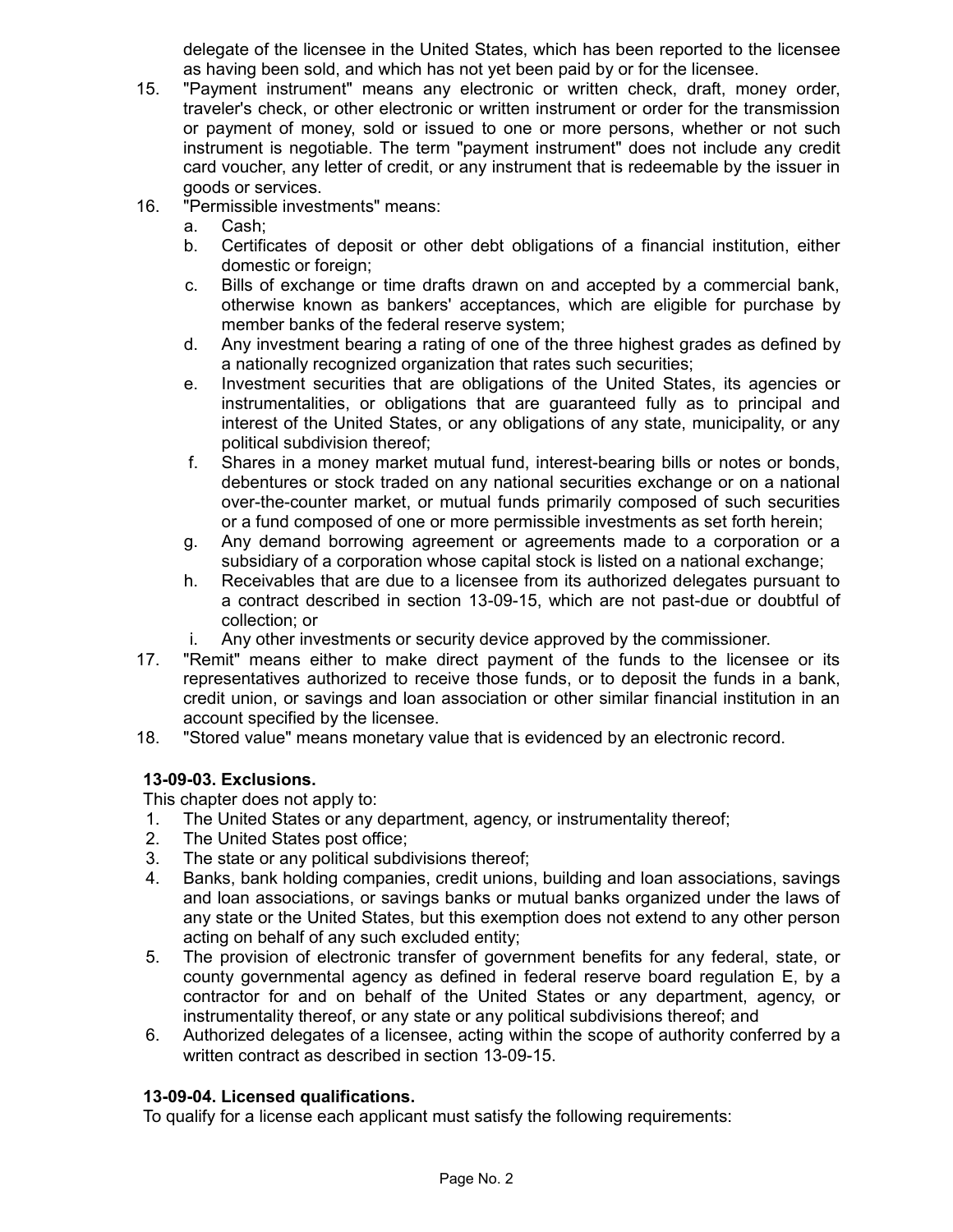- 1. Each licensee under this chapter must at all times have a net worth of not less than one hundred thousand dollars, calculated in accordance with generally accepted accounting principles.
- 2. The financial condition and responsibility, financial and business experience, and character and general fitness of the applicant must reasonably warrant the belief that the applicant's business will be conducted honestly, fairly, and in a manner commanding the confidence and trust of the community. In determining whether this qualification is met and for purposes of investigating compliance with this chapter, the commissioner may review and consider the relevant business records and capital adequacy of the applicant.
- 3. Every corporate applicant, at the time of filing of an application for a license under this chapter and at all times after a license is issued, must be in good standing in the state of its incorporation. At the time of the filing of an application for a license under this chapter and at all times after a license is issued, all noncorporate applicants must be registered or qualified to do business in the state.

#### **13-09-05. Bond or other security device.**

- 1. Each application must be accompanied by a surety bond, irrevocable letter of credit, or such other similar security device, hereinafter "security device", acceptable to the commissioner in the amount of one hundred fifty thousand dollars. The commissioner may increase the amount of the bond or security device to a maximum of five hundred thousand dollars for good cause. The security device must be in a form satisfactory to the commissioner and must run to the state for the benefit of any claimants against the licensee to secure the faithful performance of the obligations of the licensee with respect to the receipt, handling, transmission, and payment of money in connection with the sale and issuance of payment instruments and transmission of money. In the case of a bond, the aggregate liability of the surety may not exceed the principal sum of the bond. Claimants against the licensee may themselves bring suit directly on the security device or the commissioner may bring suit on behalf of such claimants, either in one action or in successive actions.
- 2. In lieu of a security device or of any portion of the principal thereof, as required by this section, the licensee may deposit with the commissioner, or with banks in this state as the licensee may designate and the commissioner may approve, cash, interest-bearing stocks and bonds, notes, debentures, or other obligations of the United States or any agency or instrumentality thereof, or guaranteed by the United States, or of this state, or of a city, county, school district, or instrumentality of this state, or guaranteed by this state, to an aggregate amount, based upon principal amount or market value, whichever is lower, of not less than the amount of the security device or portion thereof. The securities and cash must be deposited as aforesaid and held to secure the same obligations as would the security device, but the depositor is entitled to receive all interest and dividends thereon, with the approval of the commissioner may substitute other securities for those deposited, and must be required so to do on written order of the commissioner made for good cause shown.
- 3. The security device must remain in effect until cancellation, which may occur only after thirty days' written notice to the commissioner. Cancellation does not affect any liability incurred or accrued during the period.
- 4. The security device must remain in place for at least five years after the licensee ceases money transmission operations in the state. However, notwithstanding this provision, the commissioner may permit the security device to be reduced or eliminated before that time to the extent that the amount of the licensee's payment instruments outstanding in this state are reduced. The commissioner may also permit a licensee to substitute a letter of credit or such other form of security device acceptable to the commissioner for the security device in place at the time the licensee ceases money transmission operations in the state.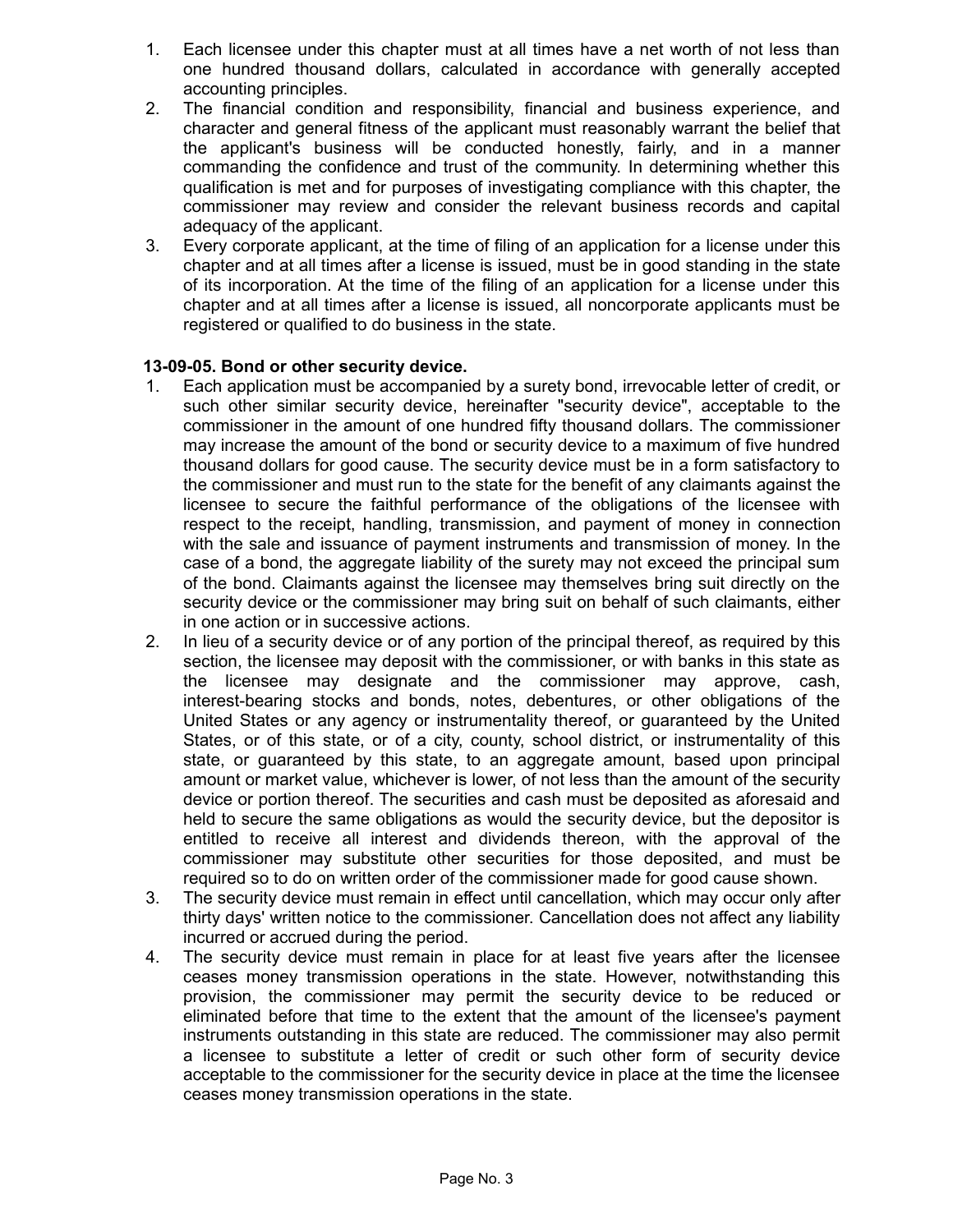### **13-09-06. Permissible investments and statutory trust.**

- 1. Each licensee under this chapter must at all times possess permissible investments having an aggregate market value, calculated in accordance with generally accepted accounting principles, of not less than the aggregate face amount of all outstanding payment instruments and stored value issued or sold by the licensee in the United States. This requirement may be waived by the commissioner if the dollar volume of a licensee's outstanding payment instruments and stored value does not exceed the bond or other security devices posted by the licensee pursuant to section 13-09-05.
- 2. Permissible investments, even if commingled with other assets of the licensee, are deemed by operation of law to be held in trust for the benefit of the purchasers and holders of the licensee's outstanding payment instruments in the event of the bankruptcy of the licensee.

## **13-09-07. Application for license.**

- 1. Each application for a license under this chapter must be in the form prescribed by the commissioner. Each application must state or contain:
	- a. For all applicants:
		- (1) The exact name of the applicant, the applicant's principal address, any fictitious or trade name used by the applicant in the conduct of its business, and the location of the applicant's business records.
		- (2) The history of the applicant's criminal convictions and material litigation for the five-year period before the date of the application.
		- (3) A description of the activities conducted by the applicant and a history of operations.
		- (4) A description of the business activities in which the applicant seeks to be engaged in the state.
		- (5) A list identifying the applicant's proposed authorized delegates in the state, if any, at the time of the filing of the license application.
		- (6) A sample authorized delegate contract, if applicable.
		- (7) A sample form of payment instrument, if applicable.
		- (8) The locations at which the applicant and its authorized delegates, if any, propose to conduct the licensed activities in the state.
		- (9) The name and address of the clearing bank or banks on which the applicant's payment instruments will be drawn or through which the payment instruments will be payable.
	- b. If the applicant is a corporation, the applicant must also provide:
		- (1) The date of the applicant's incorporation and state of incorporation.
		- (2) A certificate of good standing from the state in which the applicant was incorporated.
		- (3) A description of the corporate structure of the applicant, including the identity of any parent or subsidiary of the applicant, and the disclosure of whether any parent or subsidiary is publicly traded on any stock exchange.
		- (4) The name, business and residence address, and employment history for the past five years of the applicant's executive officers and the officers or managers who will be in charge of the applicant's activities to be licensed hereunder.
		- (5) The name, business and residence address, and employment history for the period five years prior to the date of the application of any key shareholder of the applicant.
		- (6) The history of criminal convictions and material litigation for the five-year period before the date of the application of every executive officer or key shareholder of the applicant.
		- (7) A copy of the applicant's most recent audited financial statement including balance sheet, statement of income or loss, statement of changes in shareholder equity, and statement of changes in financial position and, if available, the applicant's audited financial statements for the immediately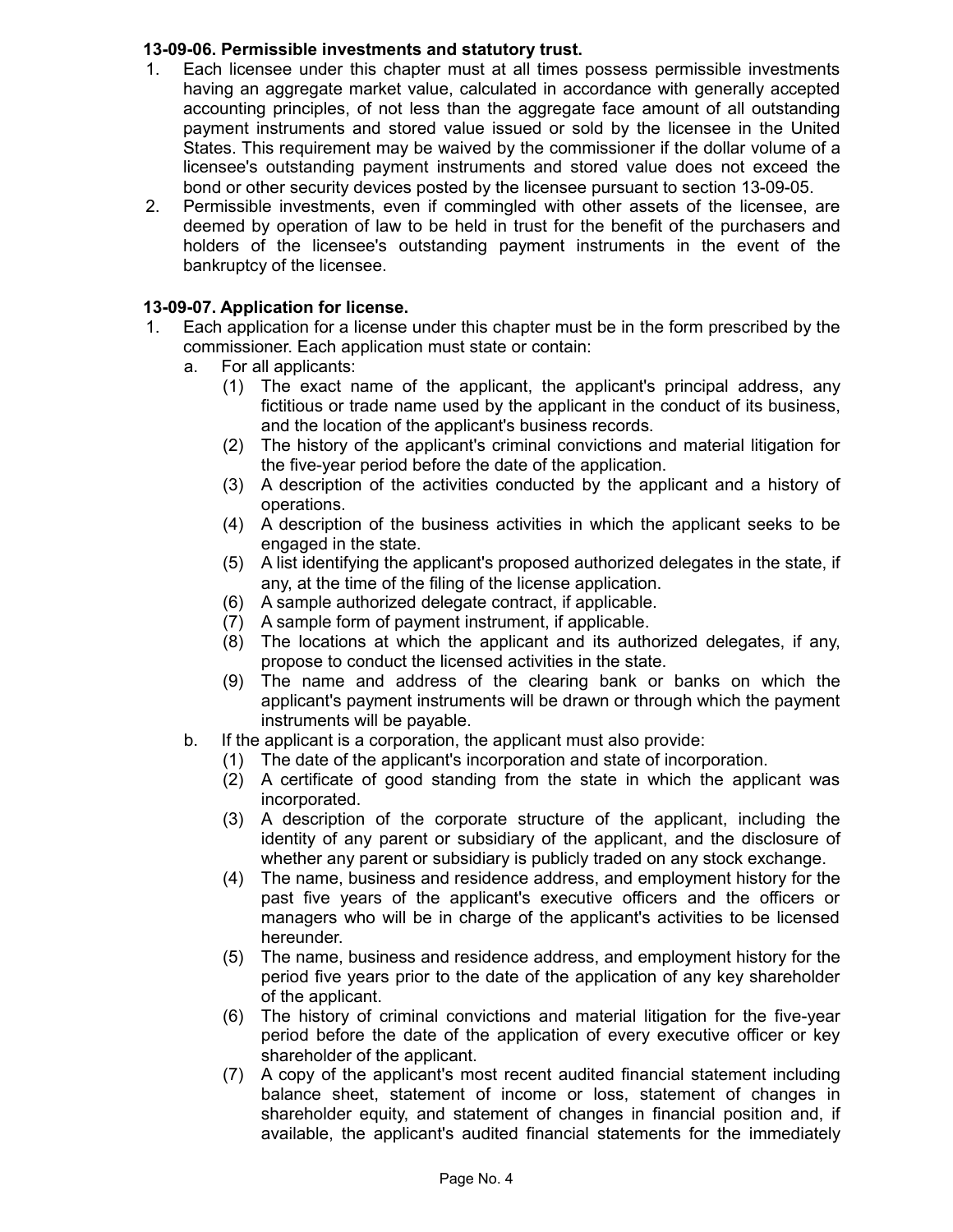preceding two-year period. However, if the applicant is a wholly owned subsidiary of another corporation, the applicant may submit either the parent corporation's consolidated audited financial statements for the current year and for the immediately preceding two-year period or the parent corporation's form 10K reports filed with the United States securities and exchange commission for the prior three years in lieu of the applicant's financial statements. If the applicant is a wholly owned subsidiary of a corporation having its principal place of business outside the United States, similar documentation filed with the parent corporation's non-United States regulator may be submitted to satisfy this provision.

- (8) Copies of all filings, if any, made by the applicant with the United States securities and exchange commission, or with a similar regulator in a country other than the United States, within the year preceding the date of filing of the application.
- c. If the applicant is not a corporation, the applicant must also provide:
	- (1) The name, business and residence address, personal financial statement, and employment history, for the past five years, of each principal of the applicant and the name, business and residence address, and employment history for the past five years of any other person or persons who will be in charge of the applicant's activities to be licensed under this chapter;
	- (2) The place and date of the applicant's registration or qualification to do business in this state;
	- (3) The history of criminal convictions and material litigation for the five-year period before the date of the application for each individual having any ownership interest in the applicant and each individual who exercises supervisory responsibility with respect to the applicant's activities; and
	- (4) Copies of the applicant's audited financial statements including balance sheet, statement of income or loss, and statement of changes in financial position for the current year and, if available, for the immediately preceding two-year period.
- d. For good cause shown, the commissioner may waive any requirement of this section with respect to any license application or to permit a license applicant to submit substituted information in its license application in lieu of the information required by this section.
- 2. To fulfill the purposes of this chapter, the commissioner may establish relationships or contracts with a nationwide multistate licensing system and registry or other entities designated by a nationwide multistate licensing system and registry to collect and maintain records and process transaction fees or other fees related to licensees or other persons subject to the chapter. The applicant shall pay directly to such nationwide multistate licensing system any additional fee relating to participation in such nationwide multistate licensing system.
- 3. In connection with an application for licensing as a money transmitter, or any license renewals, the applicant shall furnish to the nationwide multistate licensing system information concerning the applicant's identity, which may include:
	- a. Fingerprints for submission to the federal bureau of investigation, and any governmental agency or entity authorized to receive such information for a state, national, and international criminal history background check, except that officers and directors of a publicly traded company and subsidiaries of the publicly traded company may not be required to submit fingerprints under this section;
	- b. Personal history and experience in a form prescribed by the nationwide multistate licensing system, including the submission of authorization for the nationwide multistate licensing system and the commissioner to obtain:
		- (1) An independent credit report obtained from a consumer reporting agency described in section 603(p) of the Fair Credit Reporting Act; and
		- (2) Information related to any administrative, civil, or criminal findings by any governmental jurisdiction; and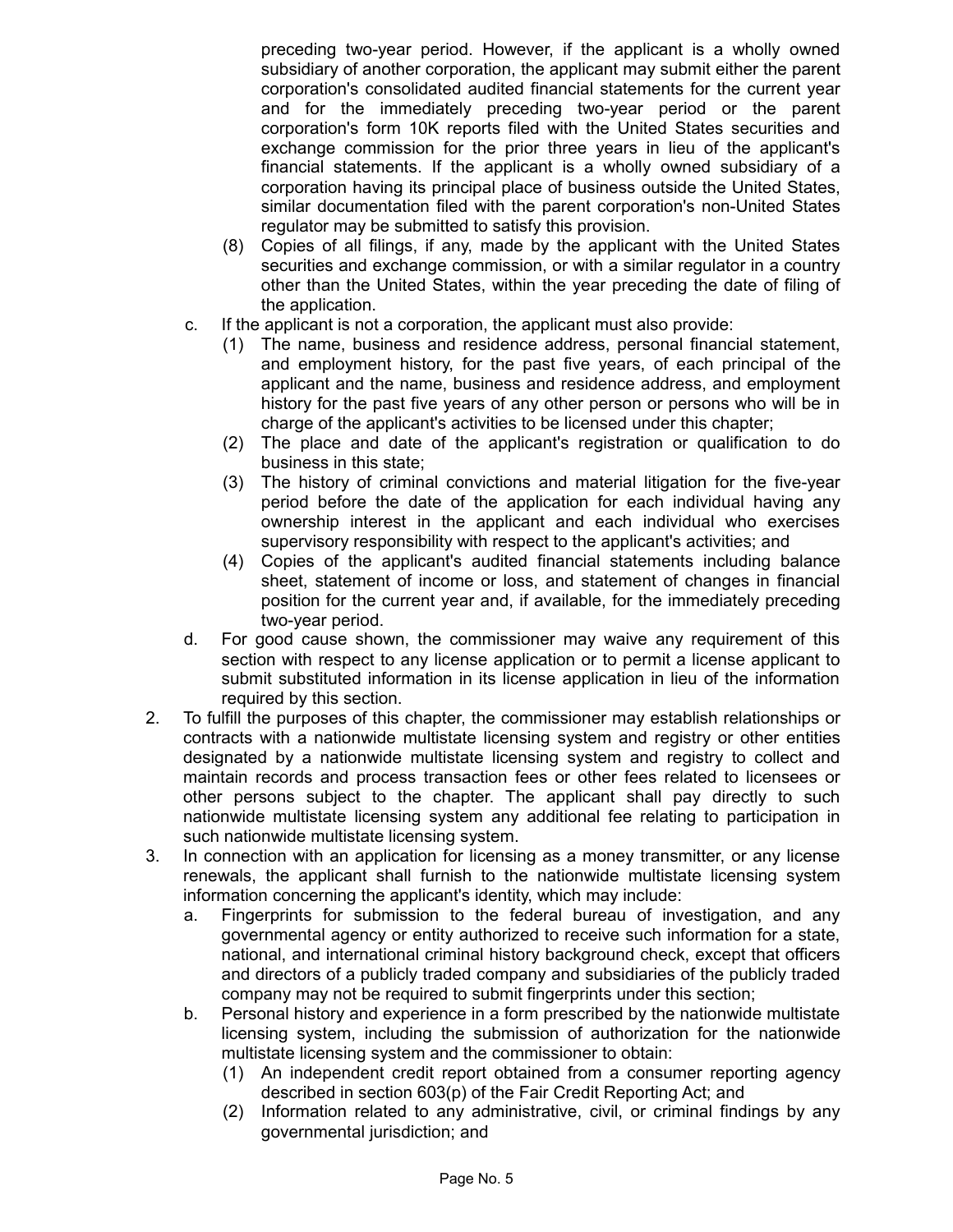- c. Any other documents, information, or evidence the commissioner deems relevant to the application regardless of the location, possession, control, or custody of such documents, information, or evidence.
- 4. For the purposes of this section and in order to reduce the points of contact which the federal bureau of investigation may have to maintain for purposes of subsection 3, the commissioner may use the nationwide multistate licensing system and registry as a channeling agent for requesting information from and distributing information to the department of justice or any governmental agency.
- 5. For the purposes of this section and in order to reduce the points of contact which the commissioner may have to maintain for purposes of subsection 3, the commissioner may use the nationwide multistate licensing system and registry as a channeling agent for requesting and distributing information to and from any source so directed by the commissioner.

## **13-09-07.1. Change of name or address.**

A licensee is required to submit within twenty business days of the date of change notification of a change of name or change of address. The notification must be in the form prescribed by the commissioner.

#### **13-09-08. Application fee.**

Each application must be accompanied by a nonrefundable investigation fee in the amount of four hundred fifty dollars and license fee of four hundred dollars. The license fee must be refunded if the application is denied. The commissioner shall deposit fees and costs collected by the department under this chapter in the department of financial institutions regulatory fund.

#### **13-09-09. Issuance of license.**

- 1. Upon the filing of a complete application, the commissioner shall investigate the financial condition and responsibility, financial and business experience, character, and general fitness of the applicant. The commissioner may conduct an onsite investigation of the applicant, the reasonable cost of which must be borne by the applicant. If the commissioner finds that the applicant's business will be conducted honestly, fairly, and in a manner commanding the confidence and trust of the community and that the applicant has fulfilled the requirements imposed by this chapter and has paid the required license fee, the commissioner shall issue a license to the applicant authorizing the applicant to engage in the licensed activities in this state. If these requirements have not been met, the commissioner shall deny the application in writing, setting forth the reasons for the denial.
- 2. The commissioner shall approve or deny every application for an original license within one hundred twenty days from the date a complete application is submitted, which period may be extended by the written consent of the applicant. The commissioner shall notify the applicant of the date when the application is deemed complete.
- 3. Any applicant aggrieved by a denial issued by the commissioner under this chapter may at any time within thirty days from the date of receipt of written notice of the denial request a hearing before the commissioner.

## **13-09-10. Renewal of license and annual report.**

- 1. A licensee under this chapter shall pay an annual renewal fee, which is not subject to refund. The fee must equal five hundred dollars or one-fourth of one percent of the money transmission dollar volume in North Dakota for the twelve months ending June thirtieth, whichever is greater. The fee may not exceed two thousand five hundred dollars.
- 2. The renewal fee must be accompanied by a report, in a form prescribed by the commissioner, which must include:
	- a. A copy of its most recent audited consolidated annual financial statement including balance sheet, statement of income or loss, statement of changes in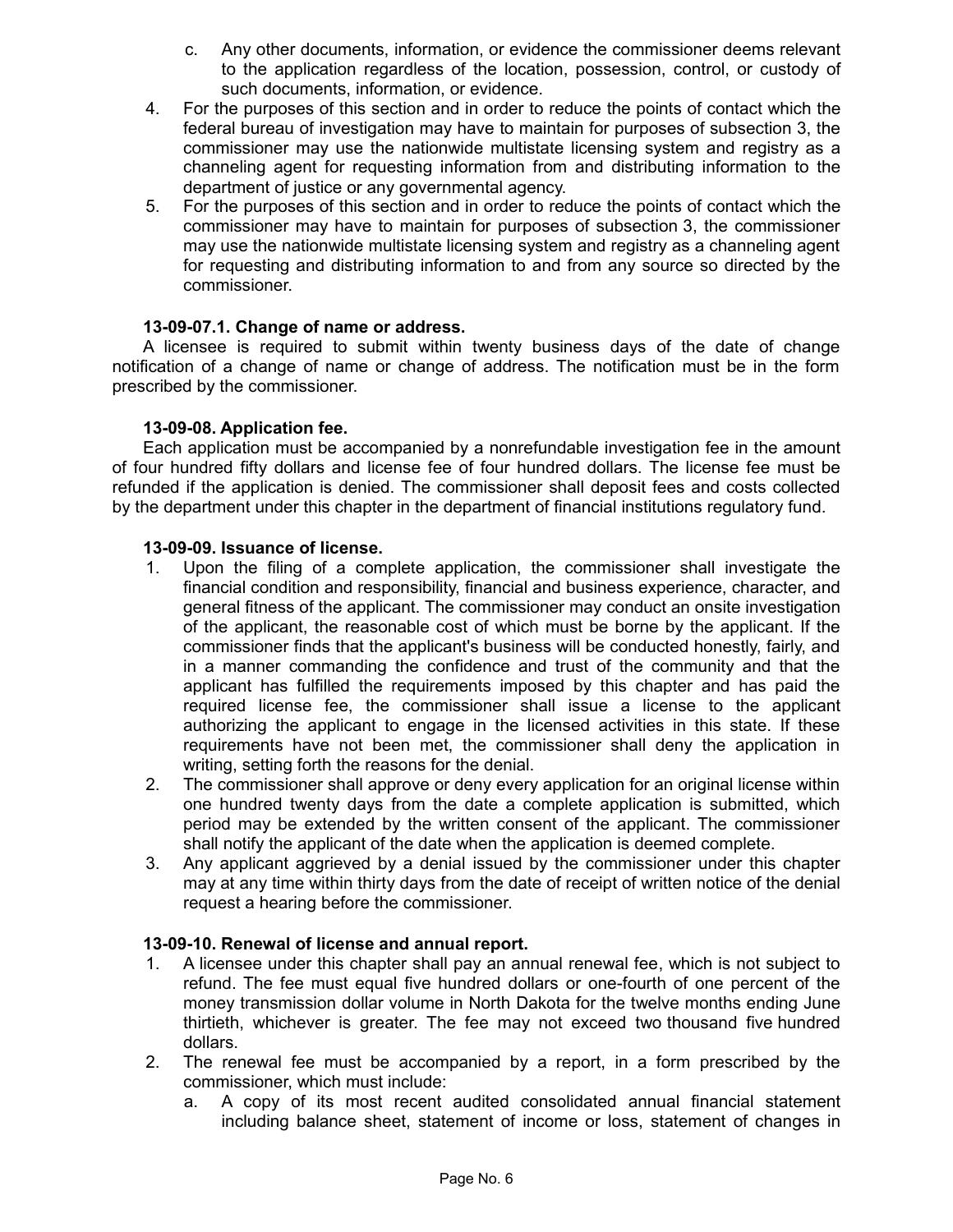shareholder's equity, and statement of changes in financial position, or, in the case of a licensee that is a wholly owned subsidiary of another corporation, the consolidated audited annual financial statement of the parent corporation may be filed in lieu of the licensee's audited annual financial statement;

- b. For the most recent quarter for which data is available before the date of the filing of the renewal application, but in no event more than one hundred twenty days before the renewal date, the licensee must provide the number of payment instruments sold by the licensee in the state, the dollar amount of those instruments, and the dollar amount of those instruments currently outstanding;
- c. Any material changes to any of the information submitted by the licensee on its original application which have not previously been reported to the commissioner on any other report required to be filed under this chapter;
- d. A list of the licensee's permissible investments; and
- e. A list of the locations, if any, within this state at which business regulated by this chapter is being conducted by either the licensee or its authorized delegates.
- 3. All licenses issued pursuant to this chapter expire on December thirty-first of each year. Applications for renewal must be submitted thirty days before expiration of the license. A licensee that has not filed a renewal report or paid its renewal fee by December thirty-first and has not been granted an extension of time to do so by the commissioner must have its license suspended. The licensee in such case has thirty days after its license is suspended in which to file a renewal report and pay the renewal fee, plus fifty dollars for each business day after suspension that the commissioner does not receive the renewal report and the renewal fee. For good cause, the commissioner may grant an extension of the renewal date or reduce or suspend the fifty dollars per day late filing fee.

## **13-09-10.1. Automatic six-month extension of license during 2014 calendar year.**

Repealed by S.L. 2019, ch. 123, § 10.

## **13-09-11. Extraordinary reporting requirements.**

Within fifteen business days of the occurrence of any one of the events listed below, a licensee shall file a written report with the commissioner describing such event and its expected impact on the licensee's activities in the state:

- 1. Any material changes in information provided in a licensee's application or renewal report;
- 2. The filing for bankruptcy or reorganization by the licensee;
- 3. The institution of revocation or suspension proceedings against the licensee by any state or governmental authority with regard to the licensee's money transmission activities;
- 4. Any felony indictment of the licensee or any of its key officers or directors related to money transmission activities; and
- 5. Any felony conviction of the licensee or any of its key officers or directors related to money transmission activities.

## **13-09-12. Changes in control of a licensee.**

- 1. A licensee shall give the commissioner written notice of a proposed change of control within fifteen days after learning of the proposed change of control and request approval of the acquisition.
- 2. After review of a request for approval under subsection 1, the commissioner may require the licensee to provide additional information concerning the proposed persons in control of the licensee. The additional information must be limited to the same types required of the licensee or persons in control of the licensee as part of its original license or renewal application.
- 3. The commissioner shall approve a request for change of control under subsection 1 if, after investigation, the commissioner determines that the person or group of persons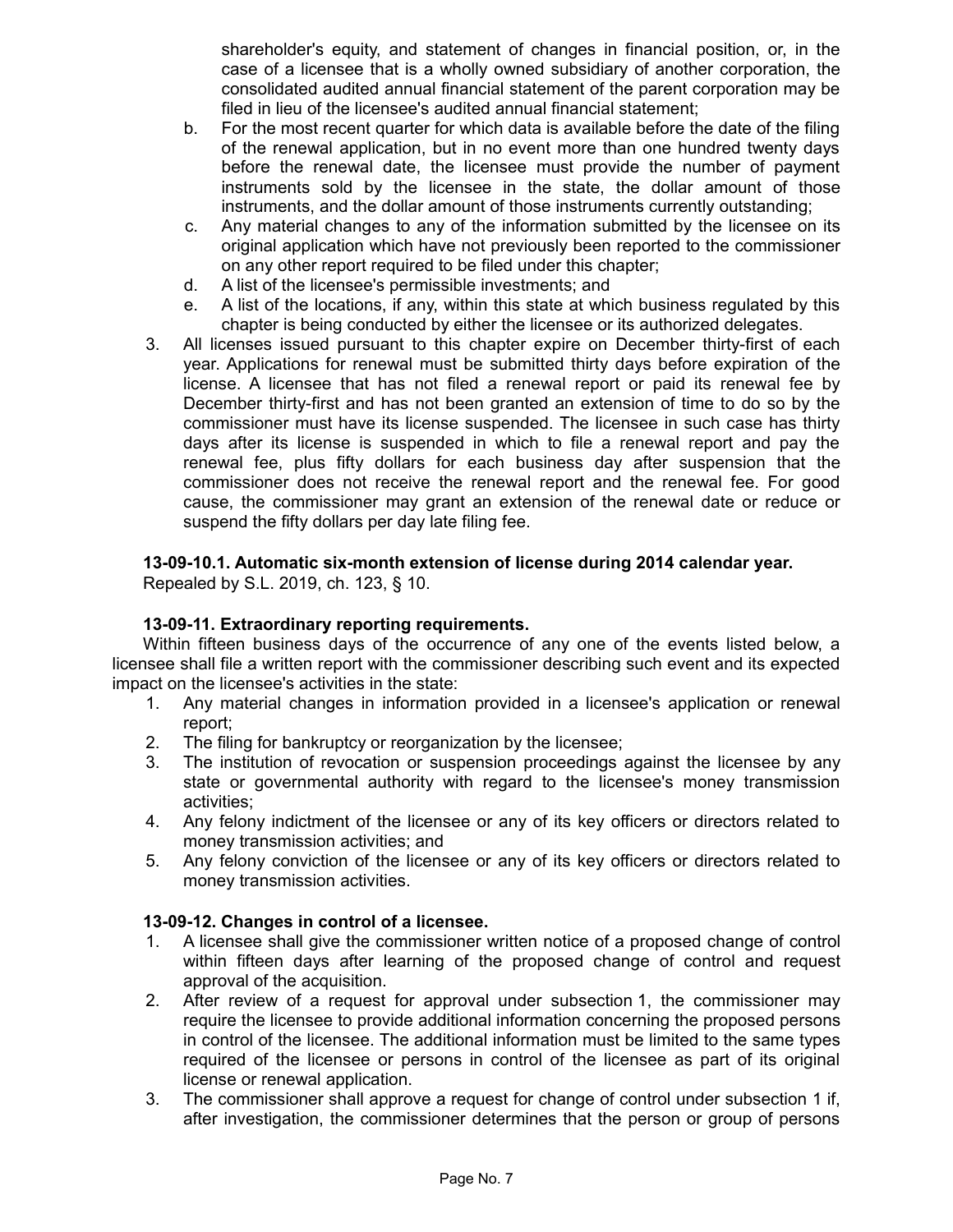requesting approval has the competence, experience, character, and general fitness to operate the licensee or person in control of the licensee in a lawful and proper manner and that the interests of the public will not be jeopardized by the change of control.

- 4. The following persons are exempt from the requirements of subsection 1, but the licensee shall notify the commissioner of a change of control:
	- a. A person that acts as a proxy for the sole purpose of voting at a designated meeting of the securityholders or holders of voting interests of a licensee or person in control of a licensee;
	- b. A person that acquires control as a personal representative, custodian, guardian, conservator, or trustee, or as an officer appointed by a court of competent jurisdiction or by operation of law; and
	- c. A person that the commissioner by rule or order exempts in the public interest.
- 5. Before filing a request for approval to acquire control, a person may request in writing a determination from the commissioner as to whether the person would be considered a person in control of a licensee upon consummation of a proposed transaction.

#### **13-09-13. Examinations.**

- 1. The commissioner may conduct an annual onsite examination of a licensee upon reasonable written notice to the licensee. The commissioner may examine a licensee without prior notice if the commissioner has a reasonable basis to believe that the licensee is in noncompliance with this chapter. Should the commissioner conclude that an onsite examination of a licensee is necessary, the licensee shall pay an examination or visitation fee and the commissioner shall charge for the actual cost of the examination or visitation at an hourly rate set by the commissioner which is sufficient to cover all reasonable expenses associated with the examination or visitation. The onsite examination may be conducted in conjunction with examinations to be performed by representatives of agencies of another state or states. The commissioner, in lieu of an onsite examination, may accept the examination report of an agency of another state, or a report prepared by an independent accounting firm, and reports so accepted are considered for all purposes as an official report of the commissioner. The reasonable expenses incurred by the department, agencies of another state, or an independent licensed or certified public accountant in making the examination or report must be borne by the licensee.
- 2. The commissioner may request financial data from a licensee in addition to that required under section 13-09-10, or conduct an onsite examination of any authorized delegate or location of a licensee within this state without prior notice to the authorized delegate or licensee only if the commissioner has a reasonable basis to believe that the licensee or authorized delegate is in noncompliance with this chapter. When the commissioner examines an authorized delegate's operations, the authorized delegate shall pay all reasonably incurred costs of such examination. When the commissioner examines a licensee's location within the state, the licensee shall pay all reasonably incurred costs of such examination.

## **13-09-14. Maintenance of records.**

- 1. Each licensee shall make, keep, and preserve the following books, accounts, and other records for a period of five years and which are open to inspection by the commissioner:
	- a. A record or records of each payment instrument and stored value sold;
	- b. A general ledger containing all assets, liability, capital, income, and expense accounts, which general ledger must be posted at least monthly;
	- c. Bank statements and bank reconciliation records;
	- d. Records of outstanding payment instruments and stored value;
	- e. Records of each payment instrument and stored value paid within the five-year period;
	- f. A list of the names and addresses of all of the licensee's authorized delegates; and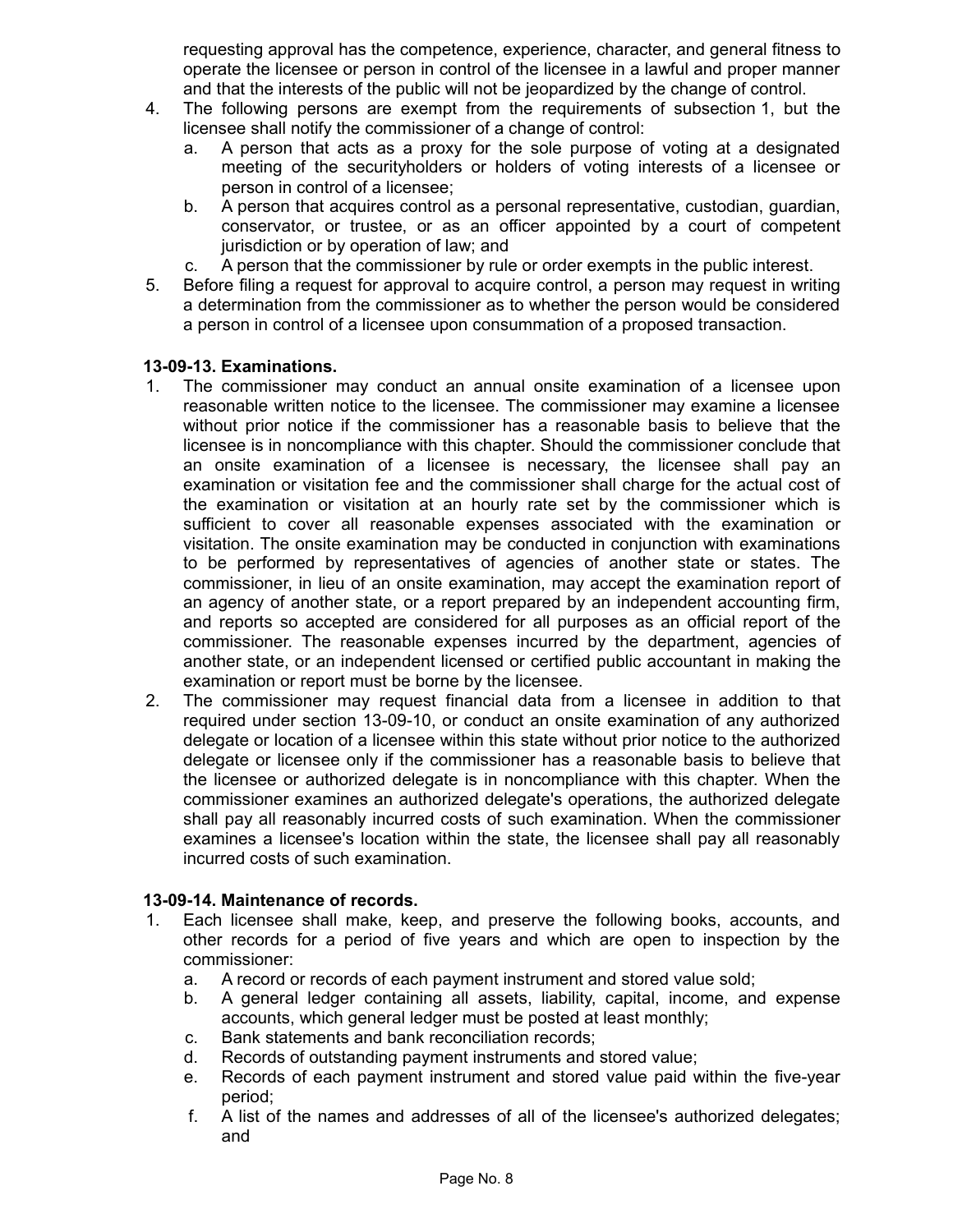g. Any other records the commissioner reasonably requires by rule.

- 2. Maintenance of such documents as are required by this section in a photographic, electronic, or other similar form constitutes compliance with this section.
- 3. Records may be maintained at a location other than within this state so long as the records are made accessible to the commissioner on seven business days' written notice. When a licensee ceases operations for any reason, the licensee shall inform the department of the location of the records. In addition, the licensee shall provide the name of the individual responsible for maintenance of the records. The licensee shall notify the department within ten business days of the change of the location of the records or the change of the individual responsible for maintenance of the records.

# **13-09-15. Authorized delegate contracts.**

Licensees desiring to conduct licensed activities through authorized delegates shall authorize each delegate to operate pursuant to an express written contract, which, for contracts entered into after July 1, 2005, must provide the following:

- 1. That the licensee appoints the person as its delegate with authority to engage in money transmission on behalf of the licensee;
- 2. That neither a licensee nor an authorized delegate may authorize subdelegates without the written consent of the commissioner; and
- 3. That licensees are subject to supervision and regulation by the commissioner.

# **13-09-16. Authorized delegate conduct.**

- 1. An authorized delegate may not make a fraudulent or false statement or misrepresentation to a licensee or to the commissioner.
- 2. All money transmission or sale or issuance of payment instrument activities conducted by authorized delegates must be strictly in accordance with the licensee's written procedures provided to the authorized delegate.
- 3. An authorized delegate must remit all money owing to the licensee in accordance with the terms of the contract between the licensee and the authorized delegate.
- 4. An authorized delegate is deemed to consent to the commissioner's inspection, with or without prior notice to the licensee or authorized delegates.
- 5. An authorized delegate is under a duty to act only as authorized under the contract with the licensee and this chapter and an authorized delegate who exceeds its authority is subject to cancellation of its contract and further disciplinary action by the commissioner.
- 6. All funds, less fees, received by an authorized delegate of a licensee from the sale or delivery of a payment instrument issued by a licensee or received by an authorized delegate for transmission must, from the time such funds are received by such authorized delegate until such time when the funds or an equivalent amount are remitted by the authorized delegate to the licensee, constitute trust funds owned by and belonging to the licensee. If an authorized delegate commingles any such funds with any other funds or property owned or controlled by the authorized delegate, all commingled proceeds and other property is impressed with a trust in favor of the licensee in an amount equal to the amount of the proceeds due the licensee.

# **13-09-17. Suspension or revocation of licenses.**

- 1. The commissioner may issue and serve upon any licensee an order suspending or revoking a licensee's license if the commissioner finds that:
	- a. Any fact or condition exists that, if it had existed at the time when the licensee applied for its license, would have been grounds for denying such application;
	- b. The licensee's net worth becomes inadequate and the licensee, after ten days' written notice from the commissioner, fails to take such steps as the commissioner deems necessary to remedy such deficiency;
	- c. The licensee knowingly violates any material provision of this chapter or any rule or order validly adopted by the commissioner under authority of this title;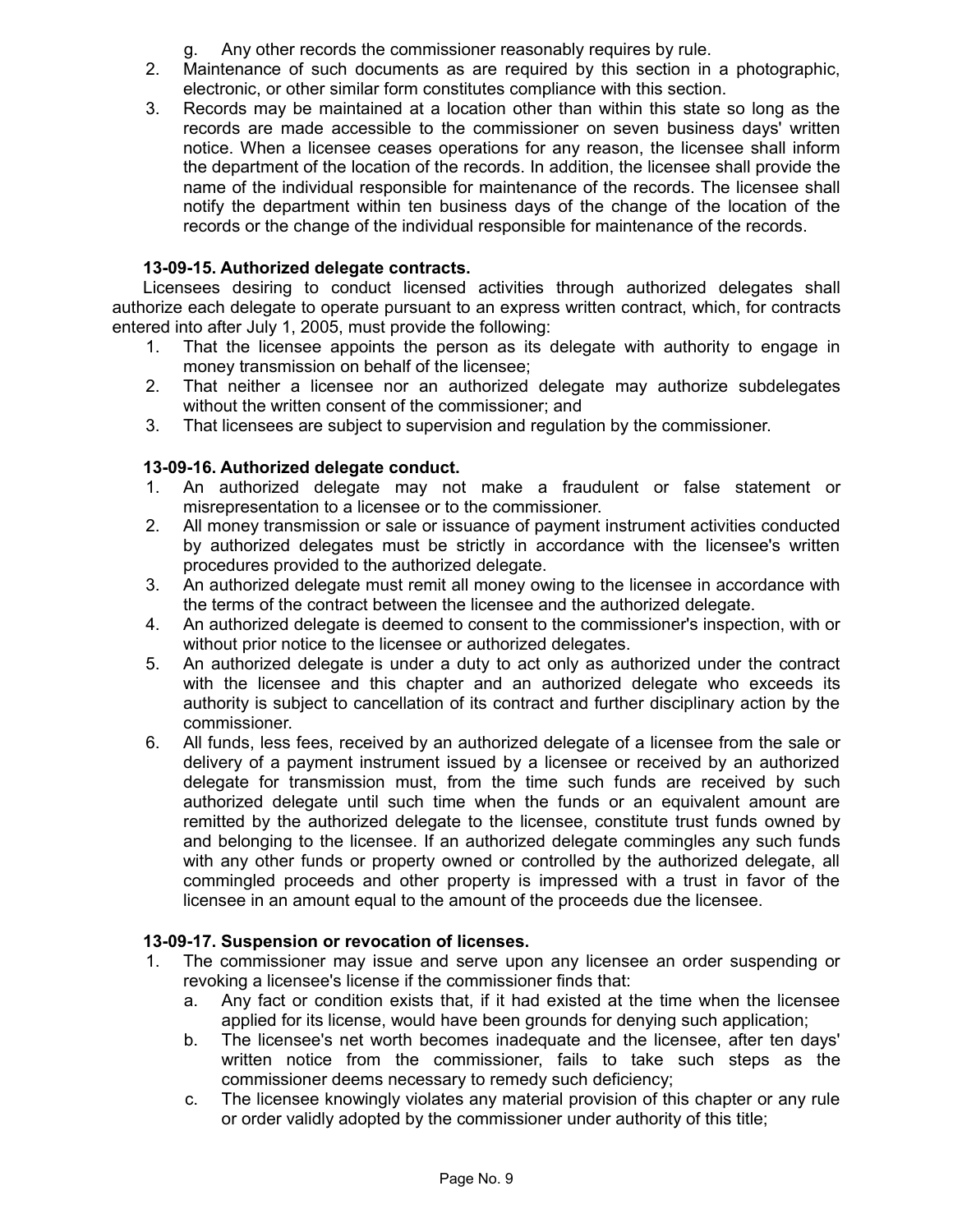- d. The licensee is conducting its business in an unsafe or unsound manner;
- e. The licensee is insolvent;
- f. The licensee has suspended payment of its obligations, made an assignment for the benefit of its creditors, or admitted in writing its inability to pay its debts as they become due;
- g. The licensee has applied for an adjudication of bankruptcy, reorganization, arrangement, or other relief under any bankruptcy;
- h. The licensee refuses to permit the commissioner to make any examination authorized by this chapter;
- i. The licensee willfully fails to make any report required by this chapter;
- j. The licensee has failed to pay the annual license fee imposed under this chapter or any examination fee imposed by the commissioner under the authority of this chapter;
- k. The licensee has failed to maintain the required bond or other security device; or
- The licensee has failed to maintain registration with the secretary of state if so required.
- 2. The order must contain a notice of opportunity for hearing pursuant to chapter 28-32.
- 3. If a hearing is not requested within twenty business days of the date the order is served upon the licensee or if a hearing is held and the commissioner finds that the record so warrants, the commissioner may enter a final order suspending or revoking the license.
- 4. If the commissioner finds that probable cause for revocation of any license exists and that enforcement of the chapter requires immediate suspension of such license pending investigation, it may upon written notice enter an order temporarily suspending such license for a period not exceeding sixty days, pending the holding of a hearing as prescribed in this chapter.

## **13-09-18. Suspension or revocation of authorized delegates.**

- 1. The commissioner may issue an order suspending or revoking the designation of an authorized delegate, if the commissioner finds that:
	- a. The authorized delegate violates this chapter or a rule adopted or an order issued under this chapter;
	- b. The authorized delegate does not cooperate with an examination or investigation by the commissioner;
	- c. The authorized delegate engages in fraud, intentional misrepresentation, or gross negligence;
	- d. The authorized delegate is convicted of a violation of a state or federal antimoney laundering statute;
	- e. The competence, experience, character, or general fitness of the authorized delegate or a person in control of the authorized delegate indicates that it is not in the public interest to permit the authorized delegate to provide money services; or
	- f. The authorized delegate is engaging in an unsafe or unsound practice.
- 2. In determining whether an authorized delegate is engaging in an unsafe or unsound practice, the commissioner may consider the size and condition of the authorized delegate's provision of money services, the magnitude of the loss, if any, the gravity of the violation of this chapter, and the previous conduct of the authorized delegate.
- 3. An authorized delegate may appeal from a suspension or revocation of designation as an authorized delegate by filing a written appeal with the commissioner within twenty days of the issuance of the order.

## **13-09-19. Orders to cease and desist.**

1. If the commissioner determines that an unlicensed person, a licensee, or an authorized delegate has committed a violation of this chapter or of a rule adopted or an order issued under this chapter, the commissioner may issue an order to cease and desist from the violation. The order becomes effective upon service.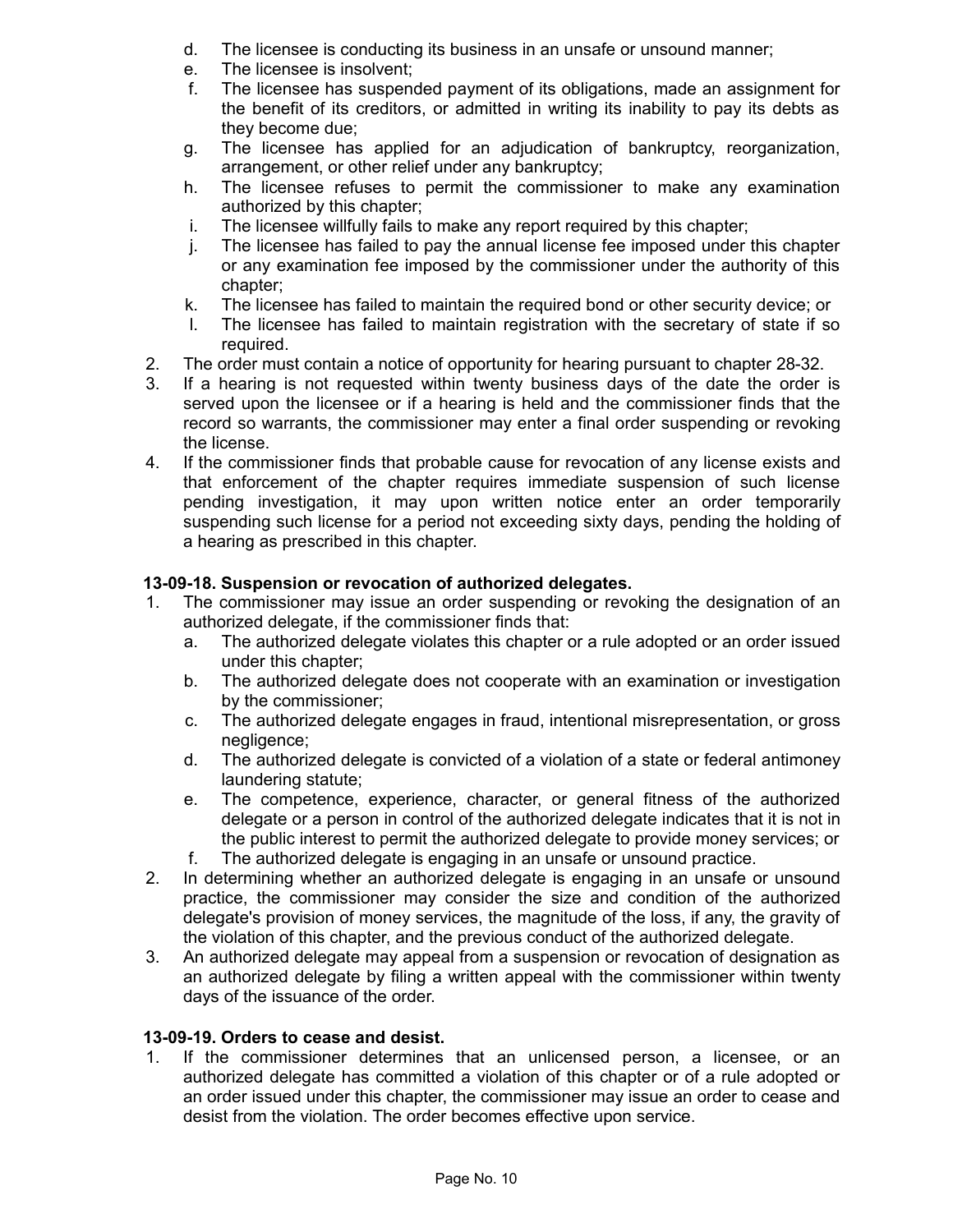- 2. The commissioner may issue an order against a licensee to cease and desist from providing money transmission services through an authorized delegate that is the subject of a separate order pursuant to section 13-09-18.
- 3. An order to cease and desist remains effective and enforceable pending the completion of any administrative proceeding.
- 4. The entity against which a cease and desist order has been issued may appeal the issuance of the cease and desist order by filing a written appeal with the commissioner within twenty days of the date the order is served on the licensee or delegate.
- 5. The commissioner may apply to the district court for an appropriate order to protect the public interest, including a temporary restraining order.

#### **13-09-20. Consent orders.**

The commissioner may enter into a consent order at any time with a person to resolve a matter arising under this chapter. A consent order must be signed by the person to whom it is issued or by the person's authorized representative, and must indicate agreement with the terms contained in the order. A consent order may provide that it does not constitute an admission by a person that this chapter or a rule adopted or an order issued under this chapter has been violated.

#### **13-09-21. Civil penalties.**

The commissioner may impose a civil money penalty not to exceed five thousand dollars per violation upon a person or agency who willfully violates a law, rule, written agreement, or order under this chapter. An interested party may appeal the assessment of a civil money penalty by filing a written notice of appeal within twenty days after service of the assessment of civil money penalties. A civil money penalty collected under this section must be paid to the state treasurer and deposited in the financial institutions regulatory fund.

#### **13-09-22. Criminal penalties.**

- 1. A person who intentionally makes a false statement, misrepresentation, or false certification in a record filed or required to be maintained under this chapter, or that intentionally makes a false entry or omits a material entry in such a record, is guilty of a class C felony.
- 2. Any person violating any of the provisions of this chapter or any rule or order of the department of financial institutions made pursuant to the provisions of this chapter or who engages in any act, practice, or transaction declared by any provision of this chapter to be unlawful is guilty of a class C felony.
- 3. An individual who knowingly engages in any activity for which a license is required under this chapter without being licensed under this chapter is guilty of a class C felony.

## **13-09-23. Administrative procedures.**

All administrative proceedings under this chapter must be conducted in accordance with chapter 28-32.

#### **13-09-24. Savings and transitional provisions.**

A license issued under the provisions of chapter 51-17 that is in effect immediately before July 1, 2005, remains in force as a license under this chapter until the license's expiration date. Thereafter, the licensee must be treated as if the licensee had applied for and had received a license under this chapter and is required to comply with the renewal requirements set forth in this chapter.

#### **13-09-25. Prohibited acts and practices.**

It is a violation of this chapter for a person or individual subject to this chapter to knowingly:

1. Subscribe to, or make or cause to be made, any material false statement or representation in any application or other document or statement required to be filed